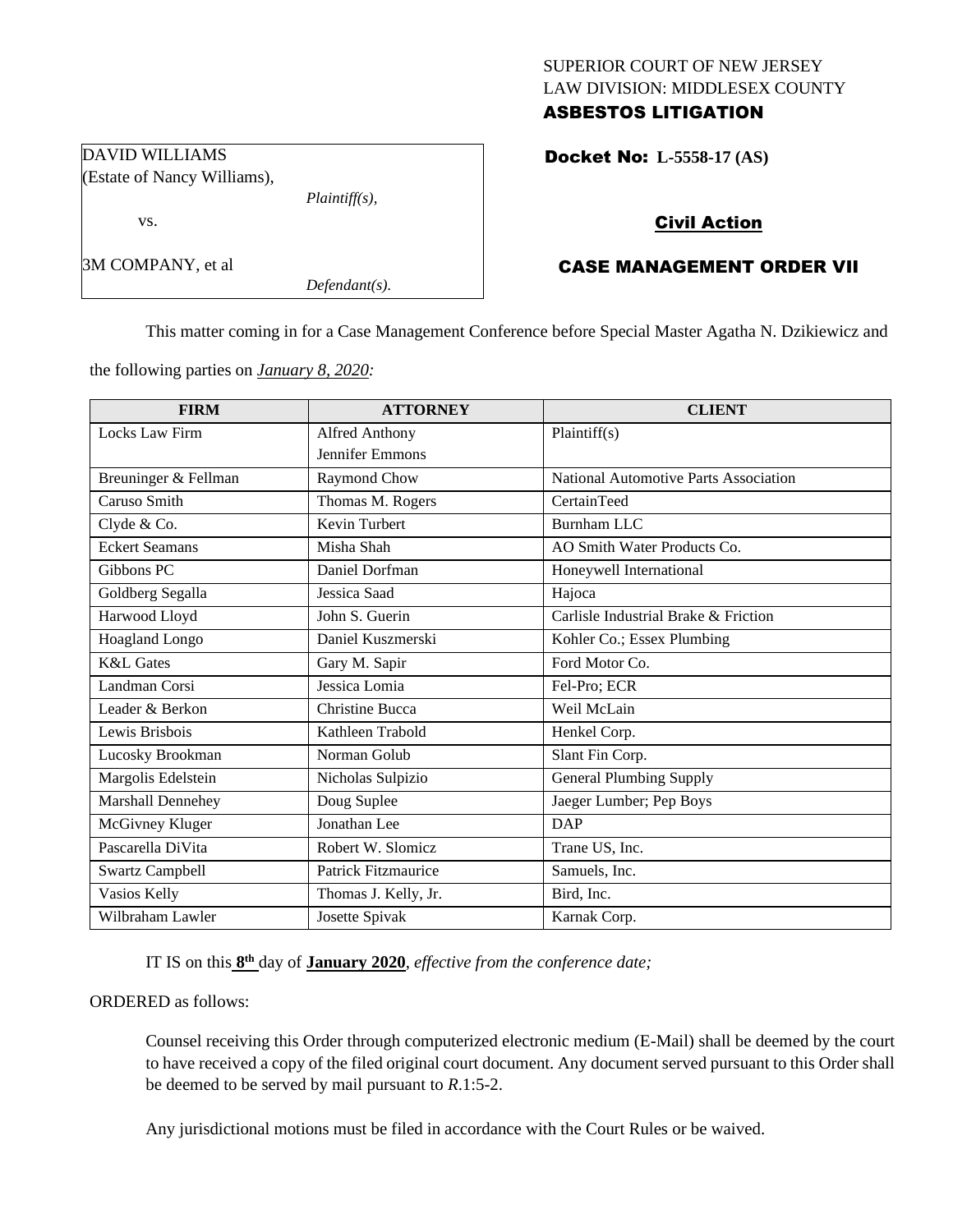Any *forum non conveniens* motions must be filed as soon as practicable; once sufficient discovery is conducted so that the motion may be properly brought.

## **DISCOVERY**

- April 15, 2020 Fact discovery, including depositions, shall be completed by this date. Plaintiff's counsel shall contact the Special Master within one week of this deadline if all fact discovery is not completed.
- April 15, 2020 Depositions of corporate representatives shall be completed by this date.

### **EARLY SETTLEMENT**

June 26, 2020 Settlement demands shall be served on all counsel and the Special Master by this date.

#### **MEDICAL EXPERT REPORT**

- June 1, 2020 Plaintiff shall serve medical expert reports by this date.
- June 1, 2020 Upon request by defense counsel, plaintiff is to arrange for the transfer of pathology specimens and x-rays, if any, by this date.
- September 25, 2020 Defendants shall identify its medical experts and serve medical reports, if any, by this date. In addition, defendants shall notify plaintiff's counsel (as well as all counsel of record) of a joinder in an expert medical defense by this date.

#### **LIABILITY EXPERT REPORTS**

- June 1, 2020 Plaintiff shall identify its liability experts and serve liability expert reports by this date or waive any opportunity to rely on liability expert testimony.
- September 25, 2020 Defendants shall identify its liability experts and serve liability expert reports, if any, by this date or waive any opportunity to rely on liability expert testimony.

#### **SUMMARY JUDGMENT MOTION PRACTICE**

- June 26, 2020 Plaintiff's counsel shall advise, in writing, of intent not to oppose motions by this date.
- July 10, 2020 Summary judgment motions shall be filed no later than this date.
- August 7, 2020 Last return date for summary judgment motions.

#### **ECONOMIST EXPERT REPORTS**

- June 1, 2020 Plaintiff shall identify its expert economists and serve expert economist report(s), if any, by this date or waive any opportunity to rely on economic expert testimony.
- September 25, 2020 Defendants shall identify its expert economists and serve expert economist report(s), if any, by this date or waive any opportunity to rely on economic expert testimony.

 $\_$  , and the set of the set of the set of the set of the set of the set of the set of the set of the set of the set of the set of the set of the set of the set of the set of the set of the set of the set of the set of th